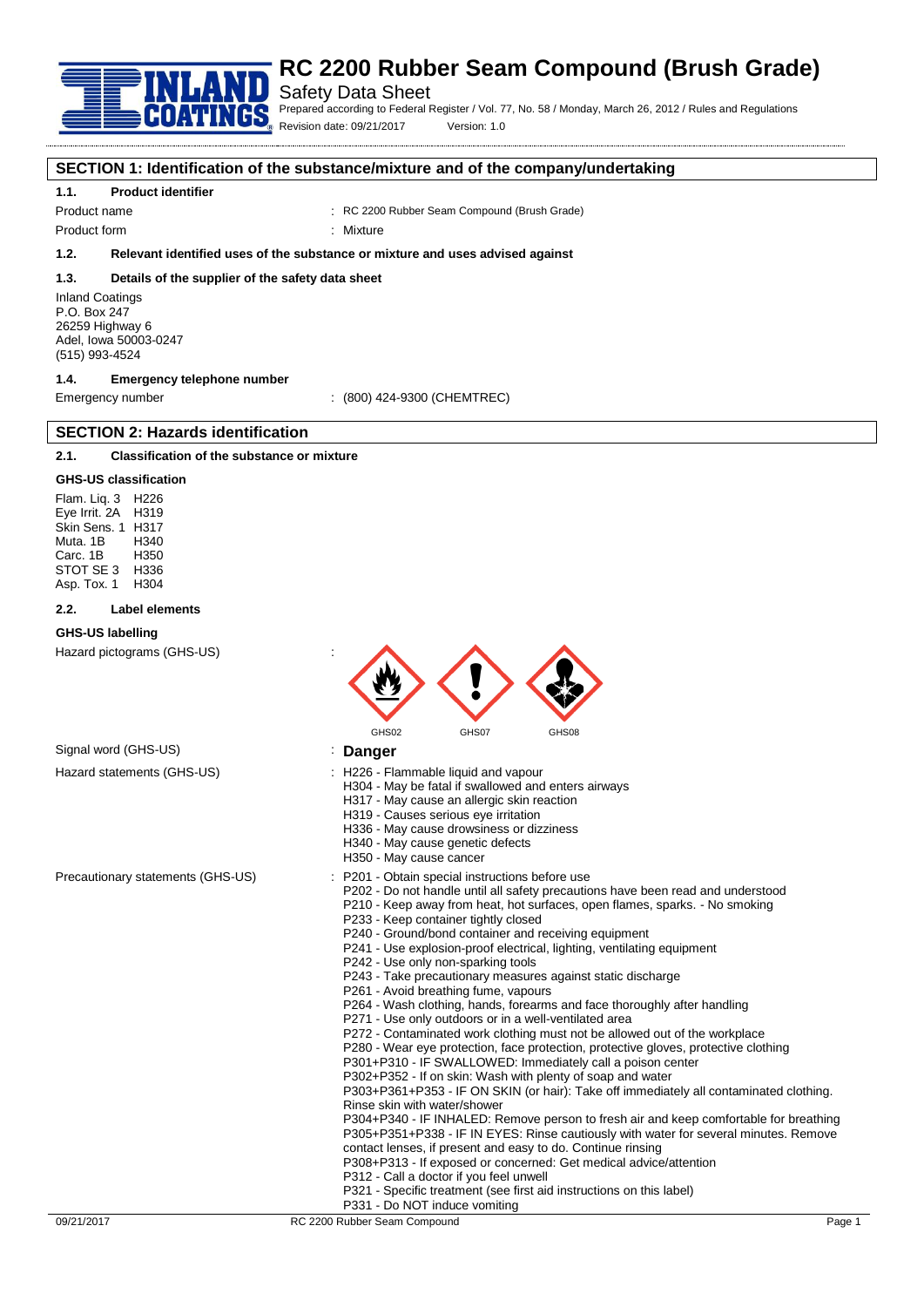Safety Data Sheet

Prepared according to Federal Register / Vol. 77, No. 58 / Monday, March 26, 2012 / Rules and Regulations

|                                                         |               | P333+P313 - If skin irritation or rash occurs: Get medical advice/attention<br>P337+P313 - If eye irritation persists: Get medical advice/attention<br>P362+P364 - Take off contaminated clothing and wash it before reuse<br>P370+P378 - In case of fire: Use carbon dioxide (CO2), dry sand, foam to extinguish<br>P403+P233 - Store in a well-ventilated place. Keep container tightly closed<br>P403+P235 - Store in a well-ventilated place. Keep cool<br>P405 - Store locked up<br>P501 - Dispose of contents/container to a licensed hazardous-waste disposal contractor or<br>collection site except for empty clean containers which can be disposed of as non-hazardous<br>waste |
|---------------------------------------------------------|---------------|--------------------------------------------------------------------------------------------------------------------------------------------------------------------------------------------------------------------------------------------------------------------------------------------------------------------------------------------------------------------------------------------------------------------------------------------------------------------------------------------------------------------------------------------------------------------------------------------------------------------------------------------------------------------------------------------|
| 2.3.                                                    | Other hazards |                                                                                                                                                                                                                                                                                                                                                                                                                                                                                                                                                                                                                                                                                            |
| Other hazards not contributing to the<br>classification |               | : None under normal conditions.                                                                                                                                                                                                                                                                                                                                                                                                                                                                                                                                                                                                                                                            |

#### **2.4. Unknown acute toxicity (GHS US)**

No data available

#### **SECTION 3: Composition/information on ingredients**

#### **3.1. Substance**

Not applicable

#### **3.2. Mixture**

| <b>Name</b>                                                        | <b>Product identifier</b> | %          |
|--------------------------------------------------------------------|---------------------------|------------|
| Petroleum distillates, hydrotreated light                          | (CAS No) 64742-47-8       | $15 - 30$  |
| Solvent naphtha, petroleum, light aromatic                         | (CAS No) 64742-95-6       | $10 - 20$  |
| Titanium dioxide                                                   | (CAS No) 13463-67-7       | $10 - 15$  |
| Benzene, 1,2,4-trimethyl-                                          | (CAS No) 95-63-6          | $4 - 7$    |
| Nonane                                                             | (CAS No) 111-84-2         | $1 - 2$    |
| Ceramic microspheres                                               | (CAS No) 66402-68-4       | $1 - 5$    |
| Isobutyl alcohol                                                   | (CAS No) 78-83-1          | $0.1 - .3$ |
| Bis(1,2,2,6,6-pentamethyl-4-piperidyl) sebacate                    | (CAS No) 41556-26-7       | $0.1 - .4$ |
| Decanedioic acid, methyl 1,2,2,6,6-pentamethyl-4-piperidinyl ester | (CAS No) 82919-37-7       | $0.1 - .2$ |

### **SECTION 4: First aid measures 4.1. Description of first aid measures** First-aid measures general interest of the state of the sposed or concerned, get medical attention/advice. Show this safety data sheet to the doctor in attendance. Wash contaminated clothing before re-use. Never give anything to an unconscious person. First-aid measures after inhalation : IF INHALED: Remove to fresh air and keep at rest in a position comfortable for breathing. Get medical attention. If breathing is difficult, supply oxygen. If breathing has stopped, give artificial respiration. First-aid measures after skin contact : IF ON SKIN (or clothing): Remove affected clothing and wash all exposed skin with water for at least 15 minutes. Get medical attention immediately. First-aid measures after eye contact : IF IN EYES: Immediately flush with plenty of water for at least 15 minutes. Remove contact lenses if present and easy to do so. Get medical attention immediately. Continue rinsing. First-aid measures after ingestion : IF SWALLOWED: rinse mouth thoroughly. Do not induce vomiting without advice from poison control center or medical professional. Get medical attention immediately. **4.2. Most important symptoms and effects, both acute and delayed** Symptoms/injuries **Symptoms**/injuries **ancerered and enters airways.** Symptoms/injuries airways. Causes serious eye irritation. Symptoms/injuries after inhalation : May cause irritation and damage to respiratory tissues. May cause drowsiness or dizziness. Symptoms/injuries after skin contact : May cause an allergic skin reaction. Symptoms/injuries after eye contact : Causes serious eye irritation. Symptoms/injuries after ingestion : May cause gastrointestinal irritation. Chronic symptoms : May cause cancer. May cause genetic defects. **4.3. Indication of any immediate medical attention and special treatment needed** No additional information available **SECTION 5: Firefighting measures**

| 5.1.                                                          | <b>Extinguishing media</b> |  |                                                             |     |
|---------------------------------------------------------------|----------------------------|--|-------------------------------------------------------------|-----|
| Suitable extinguishing media                                  |                            |  | : Foam. Dry powder. Carbon dioxide.                         |     |
| Unsuitable extinguishing media                                |                            |  | : Do not use a heavy water stream.                          |     |
| Special hazards arising from the substance or mixture<br>5.2. |                            |  |                                                             |     |
| Fire hazard                                                   |                            |  | : This product is flammable.                                |     |
| <b>Explosion hazard</b>                                       |                            |  | : May create vapor/air explosion hazard in confined spaces. |     |
| 09/21/2017                                                    |                            |  | RC 2200 Rubber Seam Compound                                | 2/9 |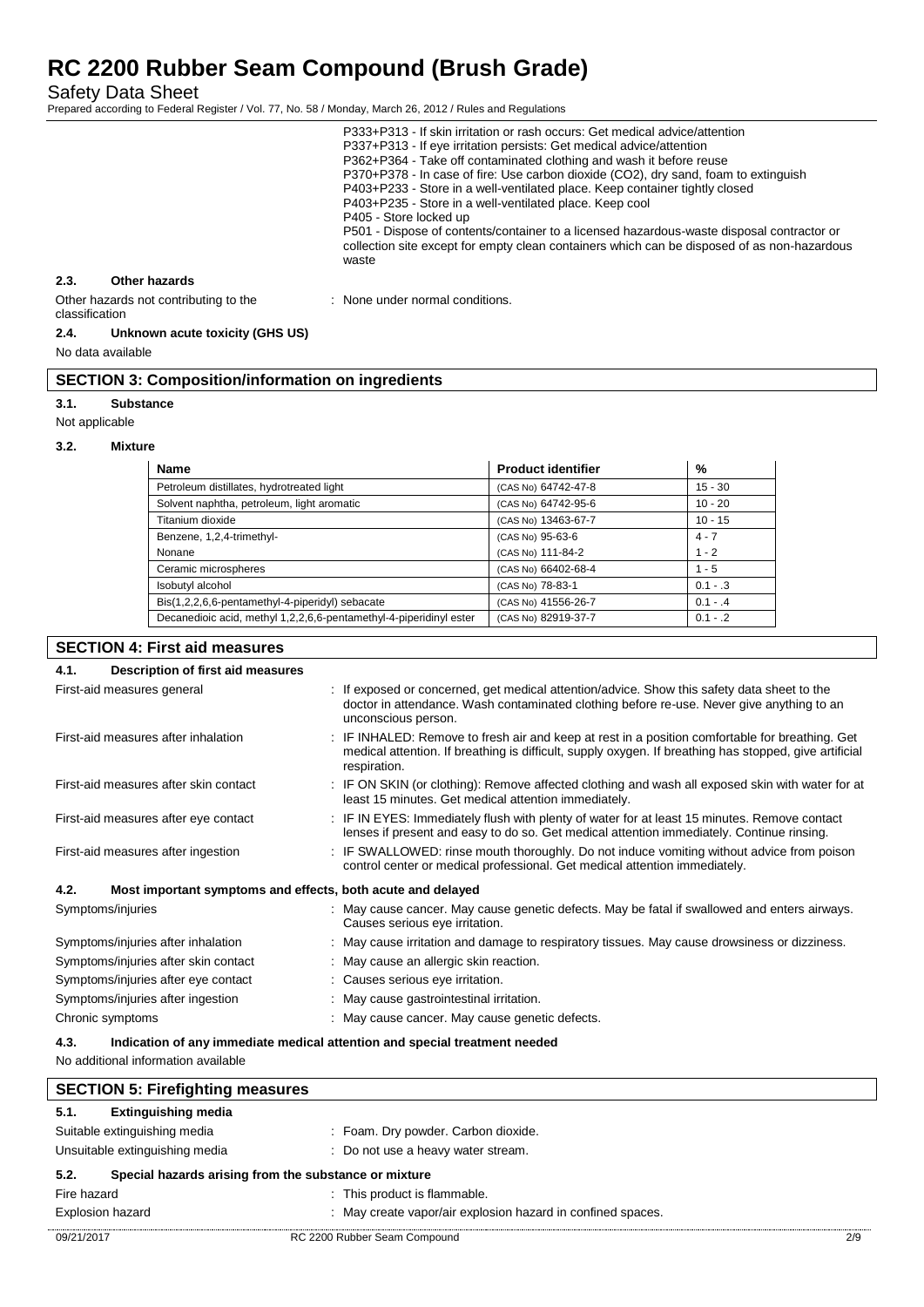Protective equipment **in the contract of the Contract Contract Contract Contract Contract Contract Contract Contract Contract Contract Contract Contract Contract Contract Contract Contract Contract Contract Contract Contra** 

Emergency procedures **in the contract of the Contract Evacuate** unnecessary personnel.

Safety Data Sheet

Prepared according to Federal Register / Vol. 77, No. 58 / Monday, March 26, 2012 / Rules and Regulations

| Reactivity                                    | : Flammable liquid and vapour.                                                                                                                                                                                                                                                              |  |  |
|-----------------------------------------------|---------------------------------------------------------------------------------------------------------------------------------------------------------------------------------------------------------------------------------------------------------------------------------------------|--|--|
| 5.3.<br><b>Advice for firefighters</b>        |                                                                                                                                                                                                                                                                                             |  |  |
| Firefighting instructions                     | : Use water spray or fog for cooling exposed containers. Exercise caution when fighting any<br>chemical fire. Do not dispose of fire-fighting water in the environment. Vapors are heavier than<br>air and may travel long distances along the ground to an ignition source and flash back. |  |  |
| Protection during firefighting                | : Do not enter fire area without proper protective equipment, including respiratory protection.                                                                                                                                                                                             |  |  |
| <b>SECTION 6: Accidental release measures</b> |                                                                                                                                                                                                                                                                                             |  |  |
| 6.1.                                          | Personal precautions, protective equipment and emergency procedures                                                                                                                                                                                                                         |  |  |
| General measures                              | : Remove ignition sources. Keep upwind.                                                                                                                                                                                                                                                     |  |  |
| 6.1.1.<br>For non-emergency personnel         |                                                                                                                                                                                                                                                                                             |  |  |

#### **6.1.2. For emergency responders**

Protective equipment **interval of the suitable protective clothing**, gloves and eye or face protection. Approved supplied-air respirator, in case of emergency.

heat, hot surfaces, sparks, open flames and other ignition sources. No smoking.

#### **6.2. Environmental precautions**

Prevent entry to sewers and public waters. Notify authorities if liquid enters sewers or public waters. Avoid release to the environment.

| 6.3.            | Methods and material for containment and cleaning up |  |                                                                                                                                                                                                      |  |  |
|-----------------|------------------------------------------------------|--|------------------------------------------------------------------------------------------------------------------------------------------------------------------------------------------------------|--|--|
| For containment |                                                      |  | : Contain any spills with dikes or absorbents to prevent migration and entry into sewers or<br>streams.                                                                                              |  |  |
|                 | Methods for cleaning up                              |  | : Soak up spills with inert solids, such as clay or diatomaceous earth as soon as possible. Place<br>in a suitable container for disposal in accordance with the waste regulations (see Section 13). |  |  |
| 6.4.            | Reference to other sections                          |  |                                                                                                                                                                                                      |  |  |
|                 | No additional information available                  |  |                                                                                                                                                                                                      |  |  |
|                 | <b>SECTION 7: Handling and storage</b>               |  |                                                                                                                                                                                                      |  |  |
| - - -           |                                                      |  |                                                                                                                                                                                                      |  |  |

#### **7.1. Precautions for safe handling** Precautions for safe handling : Wash hands and other exposed areas with mild soap and water before eating, drinking or smoking and when leaving work. Do not handle until all safety precautions have been read and understood. Handle in accordance with good industrial hygiene and safety procedures. Keep container closed when not in use. Keep away from heat, hot surfaces, sparks, open flames and other ignition sources. No smoking. **7.2. Conditions for safe storage, including any incompatibilities** Storage conditions **Store in dry**, well-ventilated area. Keep container closed when not in use. Keep away from

## **SECTION 8: Exposure controls/personal protection**

#### **8.1. Control parameters**

| Petroleum distillates, hydrotreated light (64742-47-8)  |                                                                                |  |  |  |
|---------------------------------------------------------|--------------------------------------------------------------------------------|--|--|--|
| Remark (ACGIH)                                          | OELs not established                                                           |  |  |  |
| Remark (OSHA)                                           | OFI s not established                                                          |  |  |  |
| Nonane (111-84-2)                                       |                                                                                |  |  |  |
| ACGIH TWA (ppm)                                         | 200                                                                            |  |  |  |
| Remark (ACGIH)                                          | Threshold Limit Values (TLV Basis) Critical Effects -<br><b>CNS</b> Impairment |  |  |  |
| OSHA PEL (TWA) (mg/m <sup>3</sup> )                     | 1050                                                                           |  |  |  |
| OSHA PEL (TWA) (ppm)                                    | 200                                                                            |  |  |  |
| Solvent naphtha, petroleum, light aromatic (64742-95-6) |                                                                                |  |  |  |
| Remark (ACGIH)                                          | OELs not established                                                           |  |  |  |
| Remark (OSHA)                                           | OELs not established                                                           |  |  |  |
|                                                         |                                                                                |  |  |  |
| Silica: Crystalline, quartz (14808-60-7)                |                                                                                |  |  |  |
| ACGIH TWA (mg/m <sup>3</sup> )                          | 0.025 (respirable fraction)                                                    |  |  |  |
| OSHA PEL (TWA) (mg/m <sup>3</sup> )                     | (30)/(%SiO2 + 2) total dust; (10)/(%SiO2 + 2)<br>respirable fraction           |  |  |  |
| OSHA PEL (TWA) (ppm)                                    | $(250)/(%SiO2 + 5)$ respirable fraction                                        |  |  |  |
|                                                         |                                                                                |  |  |  |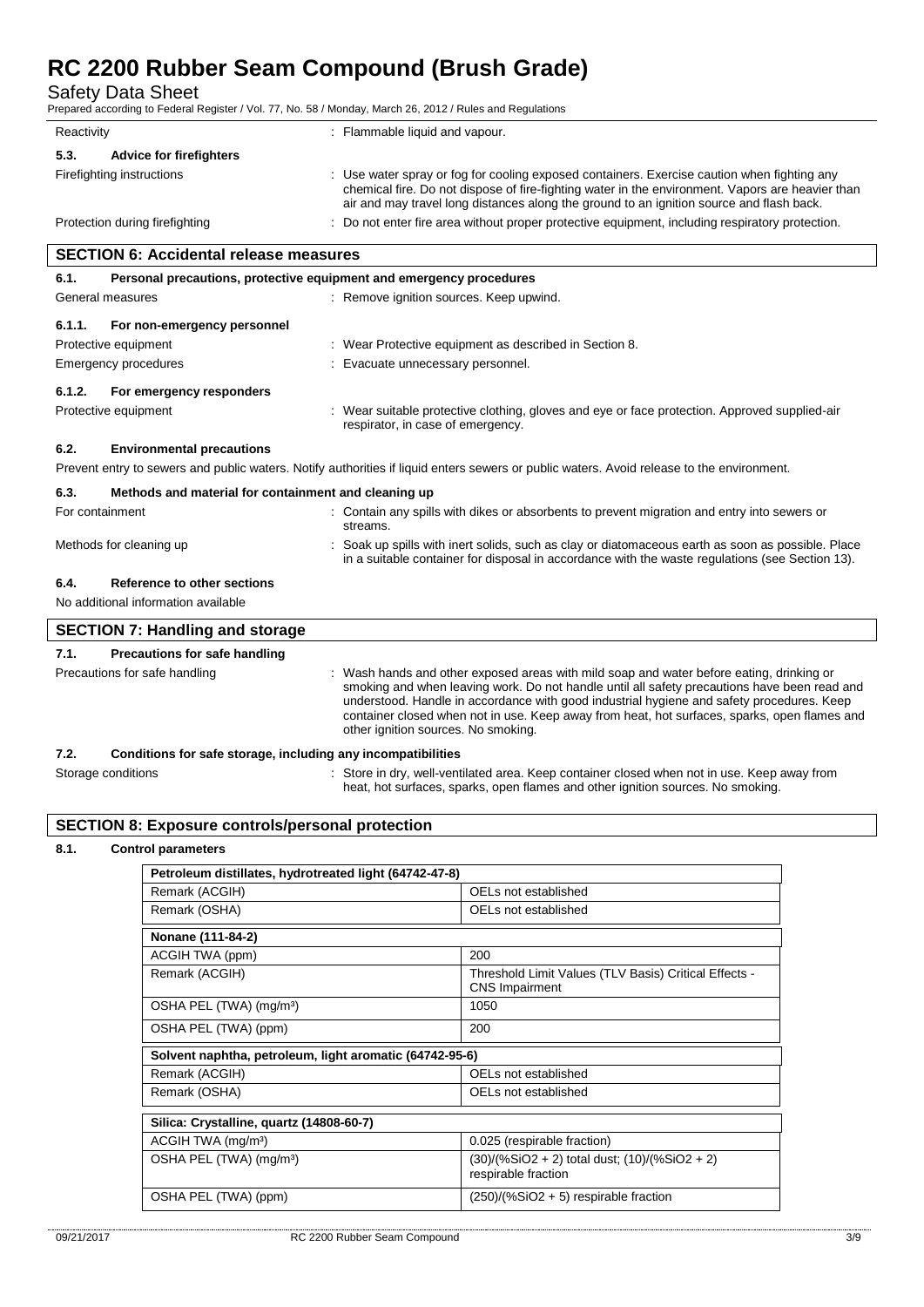Safety Data Sheet

Prepared according to Federal Register / Vol. 77, No. 58 / Monday, March 26, 2012 / Rules and Regulations

| Titanium dioxide (13463-67-7)                                                   |                      |  |  |  |
|---------------------------------------------------------------------------------|----------------------|--|--|--|
| ACGIH TWA (mg/m <sup>3</sup> )                                                  | 10                   |  |  |  |
| OSHA PEL (TWA) (mg/m <sup>3</sup> )                                             | 15 total dust        |  |  |  |
| Ceramic materials and wares, chemicals (66402-68-4)                             |                      |  |  |  |
| Remark (ACGIH)                                                                  | OELs not established |  |  |  |
| Remark (OSHA)                                                                   | OELs not established |  |  |  |
| Isobutyl alcohol (78-83-1)                                                      |                      |  |  |  |
| ACGIH TWA (ppm)                                                                 | 50                   |  |  |  |
| OSHA PEL (TWA) (mg/m <sup>3</sup> )                                             | 300                  |  |  |  |
| OSHA PEL (TWA) (ppm)                                                            | 100                  |  |  |  |
| Benzene, 1,2,4-trimethyl- (95-63-6)                                             |                      |  |  |  |
| Remark (ACGIH)                                                                  | OELs not established |  |  |  |
| Remark (OSHA)                                                                   | OELs not established |  |  |  |
| Bis(1,2,2,6,6-pentamethyl-4-piperidyl) sebacate (41556-26-7)                    |                      |  |  |  |
| Remark (ACGIH)                                                                  | OELs not established |  |  |  |
| Remark (OSHA)                                                                   | OELs not established |  |  |  |
| Decanedioic acid, methyl 1,2,2,6,6-pentamethyl-4-piperidinyl ester (82919-37-7) |                      |  |  |  |
| Remark (ACGIH)                                                                  | OELs not established |  |  |  |
| Remark (OSHA)                                                                   | OELs not established |  |  |  |

#### **8.2. Exposure controls**

Appropriate engineering controls : Provide adequate general and local exhaust ventilation. Use process enclosures, local exhaust ventilation, or other engineering controls to control airborne levels below recommended exposure limits. Use explosion-proof equipment with flammable materials. Ensure adequate ventilation, especially in confined areas.

clothing. Insufficient ventilation: wear respiratory protection.

Personal protective equipment : Gloves. Protective goggles. Wear chemically impervious apron over labcoat and full coverage

#### Hand protection state of the state of the entire of the sistem of this material when prolonged or repeated contact could occur. Gloves should be classified under Standard EN 374 or ASTM F1296. Suggested glove materials are: Neoprene, Nitrile/butadiene rubber, Polyethylene, Ethyl vinyl alcohol laminate, PVC or vinyl. Suitable gloves for this specific application can be recommended by the glove supplier. Change contaminated gloves immediately.

- Eye protection **including the matter of the system** of the Wear eye protection, including chemical splash goggles and a face shield when possibility exists for eye contact due to spraying liquid or airborne particles.
- Skin and body protection : Wear long sleeves, and chemically impervious PPE/coveralls to minimize bodily exposure.
- Respiratory protection : Wear a NIOSH-approved (or equivalent) full-facepiece airline respirator in the positive pressure mode with emergency escape provisions. In case of inadequate ventilation or risk of inhalation of vapors, use suitable respiratory equipment with gas filter (type A2). Use a positive-pressure air-supplied respirator if there is any potential for an uncontrolled release, exposure levels are not known, or any other circumstances where air-purifying respirators may not provide adequate protection.

#### **SECTION 9: Physical and chemical properties**

| Information on basic physical and chemical properties<br>9.1. |                                 |  |
|---------------------------------------------------------------|---------------------------------|--|
| Physical state                                                | $:$ Liquid                      |  |
| Color                                                         | $\therefore$ No data available. |  |
| Odor                                                          | : Slight hydrocarbon odor.      |  |
| <b>Odor Threshold</b>                                         | : No data available             |  |
| рH                                                            | : No data available             |  |
| Relative evaporation rate (butylacetate=1)                    | : No data available             |  |
| Melting point                                                 | : No data available             |  |
| Freezing point                                                | : No data available             |  |
| Boiling point                                                 | : 154.4 - 178.3 °C (310-353 °F) |  |
| Flash point                                                   | : $38.3 - 39.4$ °C (101-103°F)  |  |
| Auto-ignition temperature                                     | : 230 °C (450°F)                |  |
|                                                               |                                 |  |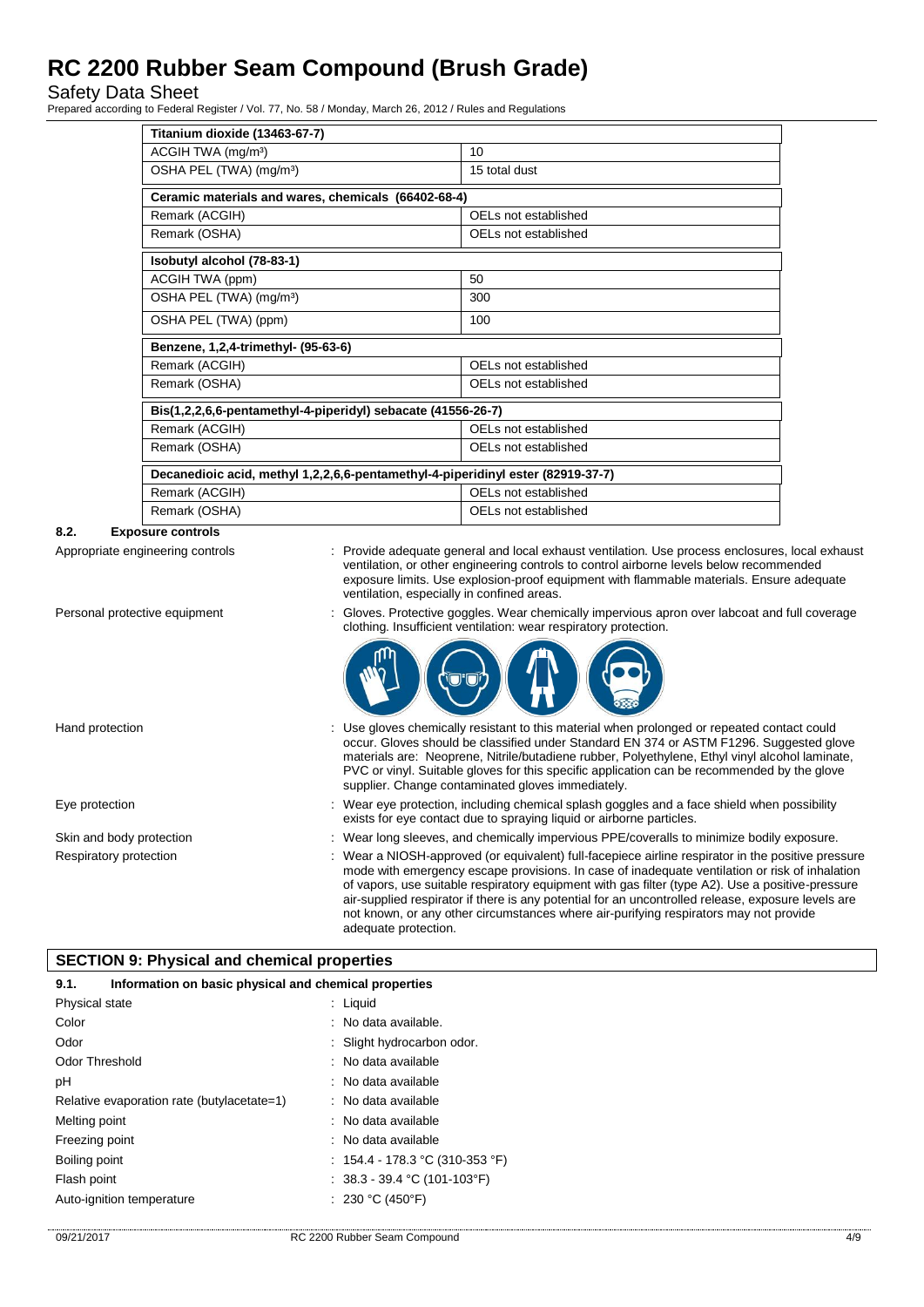Safety Data Sheet

Prepared according to Federal Register / Vol. 77, No. 58 / Monday, March 26, 2012 / Rules and Regulations

| Decomposition temperature        |  | : No data available                          |
|----------------------------------|--|----------------------------------------------|
| Flammability (solid, gas)        |  | : No data available                          |
| Vapour pressure                  |  | : 2 mm Hg at 20 $\degree$ C (68 $\degree$ F) |
| Relative vapour density at 20 °C |  | $:$ Heavier than air                         |
| Relative density                 |  | : .96                                        |
| Solubility                       |  | : Water: Negligible                          |
| Log Pow                          |  | : No data available                          |
| Log Kow                          |  | : No data available                          |
| Viscosity, kinematic             |  | : No data available                          |
| Viscosity, dynamic               |  | : No data available                          |
| <b>Explosive properties</b>      |  | : No data available                          |
| Oxidising properties             |  | : No data available                          |
| <b>Explosive limits</b>          |  | : No data available                          |
| <b>Other information</b><br>9.2. |  |                                              |
| VOC content                      |  | 440 g/l                                      |

#### **SECTION 10: Stability and reactivity**

#### **10.1. Reactivity**

Flammable liquid and vapour.

#### **10.2. Chemical stability**

No data available.

#### **10.3. Possibility of hazardous reactions**

No data available.

#### **10.4. Conditions to avoid**

No flames, no sparks. Eliminate all sources of ignition. Heat. Prevent vapor accumulation.

#### **10.5. Incompatible materials**

Strong acids. Strong alkalis. Oxidizing agents.

#### **10.6. Hazardous decomposition products**

No data available.

#### **SECTION 11: Toxicological information**

#### **11.1. Information on toxicological effects**

| Acute toxicity                                          | : Not classified |  |  |  |
|---------------------------------------------------------|------------------|--|--|--|
| Petroleum distillates, hydrotreated light (64742-47-8)  |                  |  |  |  |
| LD50 oral rat                                           | > 5000 mg/kg     |  |  |  |
| LD50 dermal rabbit                                      | > 2000 mg/kg     |  |  |  |
| LC50 inhalation rat (mg/l)                              | $> 5.2$ mg/l/4h  |  |  |  |
| Nonane (111-84-2)                                       |                  |  |  |  |
| LC50 inhalation rat (ppm)                               | 3200 ppm/4h      |  |  |  |
| Solvent naphtha, petroleum, light aromatic (64742-95-6) |                  |  |  |  |
| LD50 dermal rabbit                                      | > 2000 mg/kg     |  |  |  |
| LC50 inhalation rat (ppm)                               | 3400 ppm/4h      |  |  |  |
| Titanium dioxide (13463-67-7)                           |                  |  |  |  |
| LD50 oral rat                                           | > 10000 mg/kg    |  |  |  |
| Isobutyl alcohol (78-83-1)                              |                  |  |  |  |
| LD50 oral rat                                           | 2460 mg/kg       |  |  |  |
| LD50 dermal rabbit                                      | 3400 mg/kg       |  |  |  |
| LC50 inhalation rat (mg/l)                              | $> 6.5$ mg/l/4h  |  |  |  |
| Benzene, 1,2,4-trimethyl- (95-63-6)                     |                  |  |  |  |
| LD50 oral rat                                           | 3280 mg/kg       |  |  |  |
| LD50 dermal rabbit                                      | $>3160$ mg/kg    |  |  |  |
| ATE CLP (gases)                                         | 4500.000 ppmv/4h |  |  |  |
| ATE CLP (vapours)                                       | 11.000 mg/l/4h   |  |  |  |
| ATE CLP (dust, mist)                                    | 1.500 mg/l/4h    |  |  |  |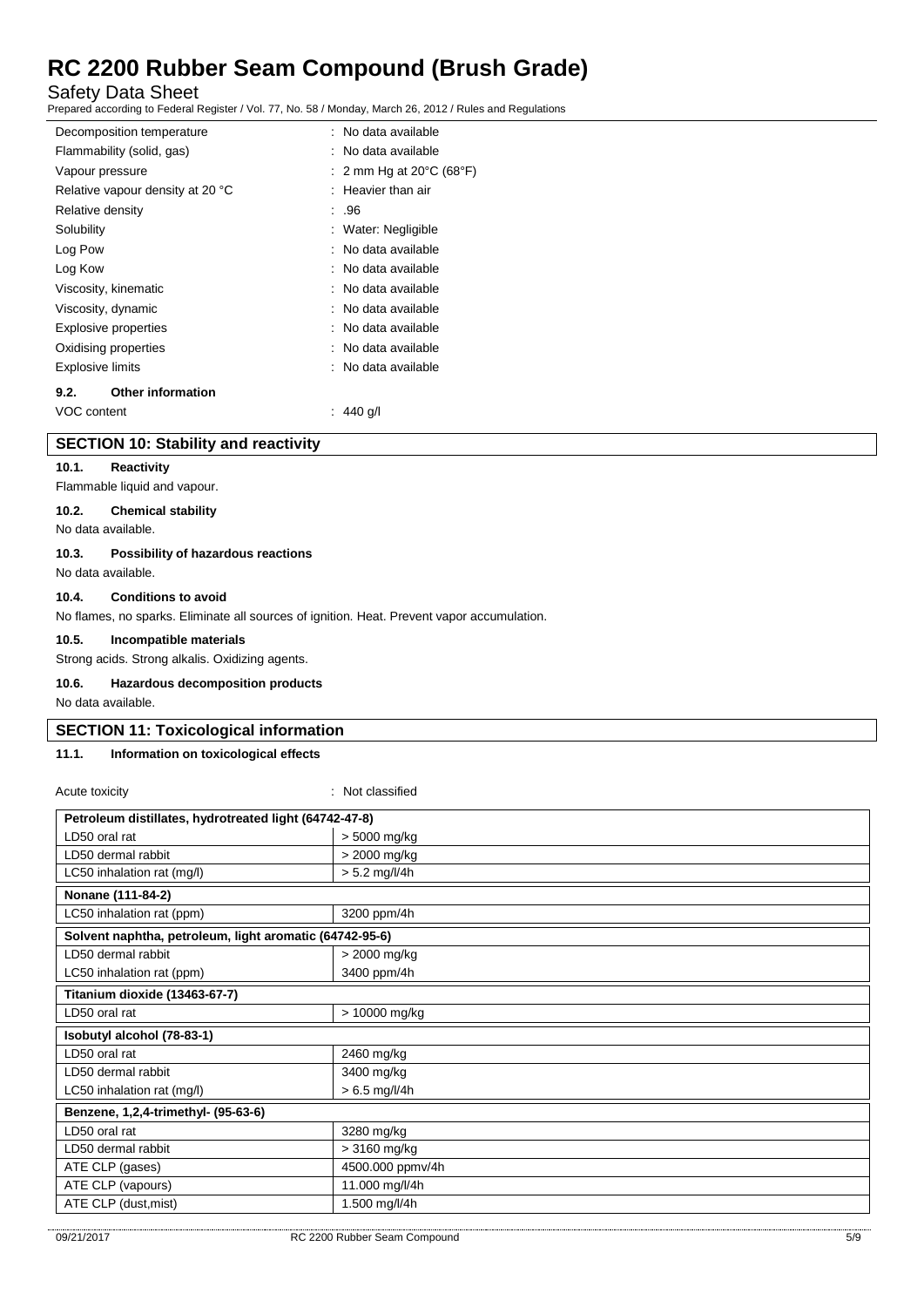Safety Data Sheet

Prepared according to Federal Register / Vol. 77, No. 58 / Monday, March 26, 2012 / Rules and Regulations

| Bis(1,2,2,6,6-pentamethyl-4-piperidyl) sebacate (41556-26-7) |                                                                                                                                                                        |  |  |
|--------------------------------------------------------------|------------------------------------------------------------------------------------------------------------------------------------------------------------------------|--|--|
| LD50 oral rat                                                | 2615 mg/kg                                                                                                                                                             |  |  |
| Skin corrosion/irritation                                    | : Not classified                                                                                                                                                       |  |  |
| Serious eye damage/irritation                                | Causes serious eye irritation.                                                                                                                                         |  |  |
| Respiratory or skin sensitisation                            | May cause an allergic skin reaction.                                                                                                                                   |  |  |
| Germ cell mutagenicity                                       | May cause genetic defects.                                                                                                                                             |  |  |
| Carcinogenicity                                              | : May cause cancer.                                                                                                                                                    |  |  |
| Silica: Crystalline, quartz (14808-60-7)                     |                                                                                                                                                                        |  |  |
| IARC group                                                   | 1 - Carcinogenic to humans                                                                                                                                             |  |  |
| Titanium dioxide (13463-67-7)                                |                                                                                                                                                                        |  |  |
| IARC group                                                   | 2B - Possibly carcinogenic to humans                                                                                                                                   |  |  |
| Reproductive toxicity                                        | : Not classified                                                                                                                                                       |  |  |
| Specific target organ toxicity (single exposure)             | May cause drowsiness or dizziness.                                                                                                                                     |  |  |
| Specific target organ toxicity (repeated<br>exposure)        | : Not classified                                                                                                                                                       |  |  |
| Aspiration hazard                                            | : May be fatal if swallowed and enters airways.                                                                                                                        |  |  |
| Symptoms/injuries after inhalation                           | : May cause irritation and damage to respiratory tissues. May cause drowsiness or dizziness.                                                                           |  |  |
| Symptoms/injuries after skin contact                         | May cause an allergic skin reaction.                                                                                                                                   |  |  |
| Symptoms/injuries after eye contact                          | Causes serious eye irritation.                                                                                                                                         |  |  |
| Symptoms/injuries after ingestion                            | May cause gastrointestinal irritation.                                                                                                                                 |  |  |
| Chronic symptoms                                             | : May cause cancer. May cause genetic defects.                                                                                                                         |  |  |
|                                                              |                                                                                                                                                                        |  |  |
| <b>SECTION 12: Ecological information</b>                    |                                                                                                                                                                        |  |  |
| 12.1.<br><b>Toxicity</b>                                     |                                                                                                                                                                        |  |  |
| Ecology - general                                            | Aquatic toxicity rating not determined. All possible measures should be taken to prevent<br>release into the environment.                                              |  |  |
| 12.2.<br>Persistence and degradability                       |                                                                                                                                                                        |  |  |
| RC 2200 Rubber Seam Compound                                 |                                                                                                                                                                        |  |  |
| Persistence and degradability                                | Not established.                                                                                                                                                       |  |  |
| 12.3.<br><b>Bioaccumulative potential</b>                    |                                                                                                                                                                        |  |  |
| No additional information available                          |                                                                                                                                                                        |  |  |
|                                                              |                                                                                                                                                                        |  |  |
| 12.4.<br><b>Mobility in soil</b>                             |                                                                                                                                                                        |  |  |
| No additional information available                          |                                                                                                                                                                        |  |  |
| 12.5.<br>Other adverse effects                               |                                                                                                                                                                        |  |  |
| No additional information available                          |                                                                                                                                                                        |  |  |
| <b>SECTION 13: Disposal considerations</b>                   |                                                                                                                                                                        |  |  |
| 13.1.<br>Waste treatment methods                             |                                                                                                                                                                        |  |  |
| Waste treatment methods                                      | : Do not discharge to public wastewater systems without permit of pollution control authorities.<br>No discharge to surface waters is allowed without an NPDES permit. |  |  |
| Waste disposal recommendations                               | : Dispose in a safe manner in accordance with local/national regulations.                                                                                              |  |  |
| <b>SECTION 14: Transport information</b>                     |                                                                                                                                                                        |  |  |
| In accordance with DOT                                       |                                                                                                                                                                        |  |  |
| Transport document description                               | : UN1263 Paint (including paint, lacquer, enamel, stain, shellac solutions, varnish, polish, liquid<br>filler, and liquid lacquer base), 3, III                        |  |  |
| UN-No.(DOT)                                                  | : 1263                                                                                                                                                                 |  |  |
| DOT NA no.                                                   | UN1263                                                                                                                                                                 |  |  |
| Proper Shipping Name (DOT)                                   | Paint                                                                                                                                                                  |  |  |
|                                                              | including paint, lacquer, enamel, stain, shellac solutions, varnish, polish, liquid filler, and liquid<br>lacquer base                                                 |  |  |
| Department of Transportation (DOT) Hazard                    | : 3 - Class 3 - Flammable and combustible liquid 49 CFR 173.120                                                                                                        |  |  |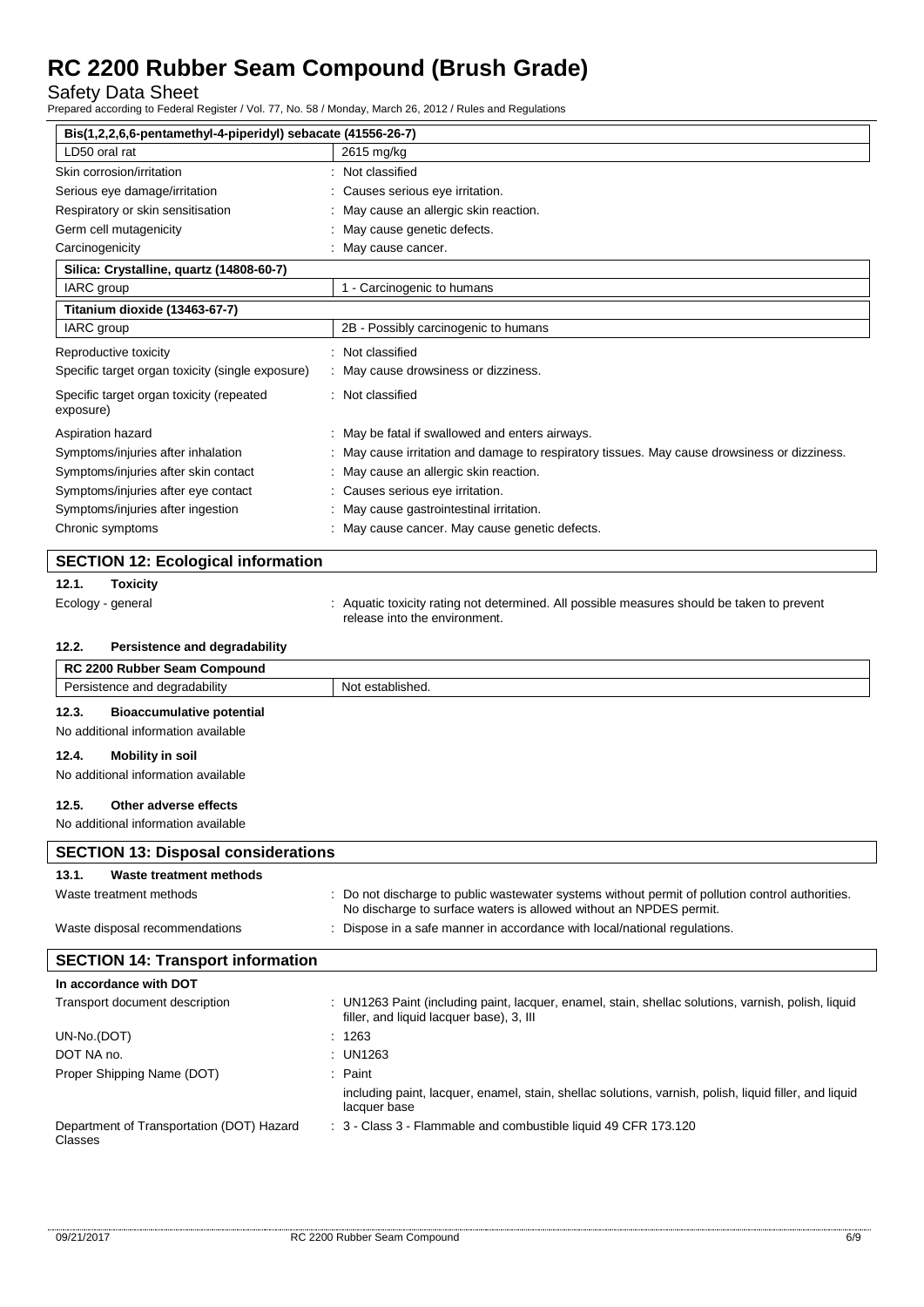Safety Data Sheet

Prepared according to Federal Register / Vol. 77, No. 58 / Monday, March 26, 2012 / Rules and Regulations

| Hazard labels (DOT)                                                       | : 3 - Flammable liquid                                                                                                                                                                                                                                                                                                                                                                                              |
|---------------------------------------------------------------------------|---------------------------------------------------------------------------------------------------------------------------------------------------------------------------------------------------------------------------------------------------------------------------------------------------------------------------------------------------------------------------------------------------------------------|
|                                                                           |                                                                                                                                                                                                                                                                                                                                                                                                                     |
| Packing group (DOT)                                                       | : III - Minor Danger                                                                                                                                                                                                                                                                                                                                                                                                |
| DOT Quantity Limitations Passenger aircraft/rail : 5 L<br>(49 CFR 173.27) |                                                                                                                                                                                                                                                                                                                                                                                                                     |
| DOT Quantity Limitations Cargo aircraft only (49 : 60 L<br>CFR 175.75)    |                                                                                                                                                                                                                                                                                                                                                                                                                     |
| DOT Vessel Stowage Location                                               | : B - (i) The material may be stowed "on deck" or "under deck" on a cargo vessel and on a<br>passenger vessel carrying a number of passengers limited to not more than the larger of 25<br>passengers, or one passenger per each 3 m of overall vessel length; and (ii) "On deck only" on<br>passenger vessels in which the number of passengers specified in paragraph $(k)(2)(i)$ of this<br>section is exceeded. |
| <b>Additional information</b>                                             |                                                                                                                                                                                                                                                                                                                                                                                                                     |
| Other information                                                         | : No supplementary information available.                                                                                                                                                                                                                                                                                                                                                                           |
|                                                                           |                                                                                                                                                                                                                                                                                                                                                                                                                     |

#### **Transport by sea**

No additional information available

#### **Air transport**

No additional information available

### **SECTION 15: Regulatory information**

#### **15.1. US Federal regulations**

| <b>RC 2200 Rubber Seam Compound</b>                                                                                                                          |                                                                                   |  |
|--------------------------------------------------------------------------------------------------------------------------------------------------------------|-----------------------------------------------------------------------------------|--|
| All chemical substances in this product are listed in the EPA (Environment Protection Agency) TSCA (Toxic Substances Control Act) Inventory<br>or are exempt |                                                                                   |  |
| SARA Section 311/312 Hazard Classes                                                                                                                          | Immediate (acute) health hazard<br>Delayed (chronic) health hazard<br>Fire hazard |  |
| <b>Cumene (98-82-8)</b>                                                                                                                                      |                                                                                   |  |
| Listed on United States SARA Section 313                                                                                                                     |                                                                                   |  |
| <b>CERCLA RQ</b>                                                                                                                                             | 5000 lb                                                                           |  |
| Isobutyl alcohol (78-83-1)                                                                                                                                   |                                                                                   |  |
| <b>CERCLA RQ</b>                                                                                                                                             | 5000 lb                                                                           |  |
| Benzene, 1,2,4-trimethyl- (95-63-6)                                                                                                                          |                                                                                   |  |
| Listed on United States SARA Section 313                                                                                                                     |                                                                                   |  |
| Xylenes (o-, m-, p- isomers) (1330-20-7)                                                                                                                     |                                                                                   |  |
| Listed on United States SARA Section 313                                                                                                                     |                                                                                   |  |
| <b>CERCLA RQ</b>                                                                                                                                             | 100 lb                                                                            |  |

#### **15.2. International regulations**

No additional information available

#### **15.3. US State regulations**

#### **California Proposition 65**

WARNING: This product contains, or may contain, trace quantities of a substance(s) known to the state of California to cause cancer and/or reproductive toxicity

| <b>Cumene (98-82-8)</b>                  |                                         |                                         |                                         |                                      |
|------------------------------------------|-----------------------------------------|-----------------------------------------|-----------------------------------------|--------------------------------------|
| U.S. - California -<br>Proposition 65 -  | U.S. - California -<br>Proposition 65 - | U.S. - California -<br>Proposition 65 - | U.S. - California -<br>Proposition 65 - | No significance risk level<br>(NSRL) |
| Carcinogens List                         | Developmental Toxicity                  | Reproductive Toxicity -                 | Reproductive Toxicity -                 |                                      |
|                                          |                                         | Female                                  | Male                                    |                                      |
| Yes                                      | No                                      | No                                      | No                                      | <b>NA</b>                            |
| Silica: Crystalline, quartz (14808-60-7) |                                         |                                         |                                         |                                      |
| U.S. - California -                      | U.S. - California -                     | U.S. - California -                     | U.S. - California -                     | No significance risk level           |
| Proposition 65 -                         | Proposition 65 -                        | Proposition 65 -                        | Proposition 65 -                        | (NSRL)                               |
| Carcinogens List                         | Developmental Toxicity                  | Reproductive Toxicity -                 | Reproductive Toxicity -                 |                                      |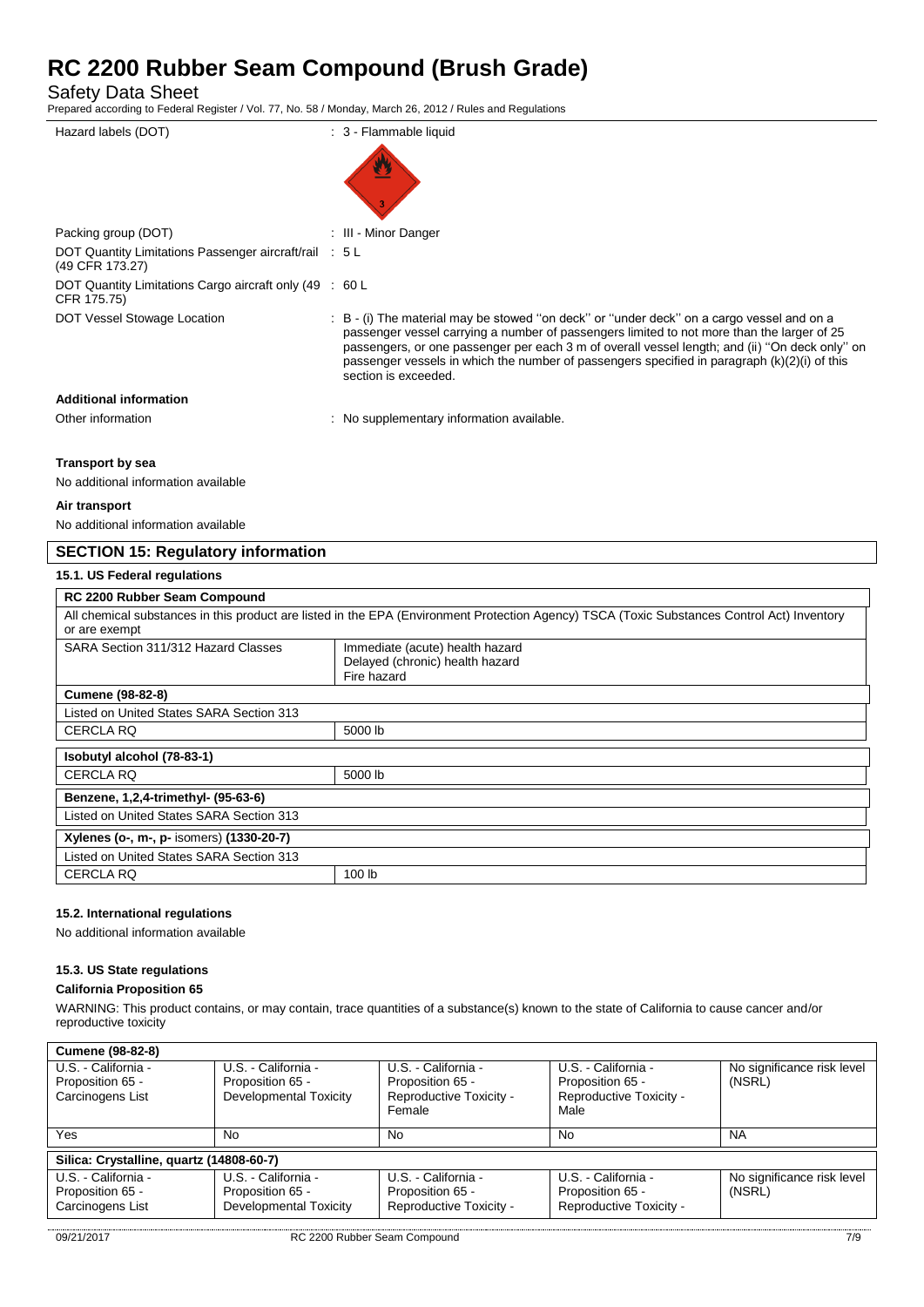Safety Data Sheet

Prepared according to Federal Register / Vol. 77, No. 58 / Monday, March 26, 2012 / Rules and Regulations

| Silica: Crystalline, quartz (14808-60-7)                                                                                            |                                                                       |                                             |                                             |                            |
|-------------------------------------------------------------------------------------------------------------------------------------|-----------------------------------------------------------------------|---------------------------------------------|---------------------------------------------|----------------------------|
|                                                                                                                                     |                                                                       | Female                                      | Male                                        |                            |
|                                                                                                                                     |                                                                       |                                             |                                             |                            |
| Yes                                                                                                                                 | No.                                                                   | No.                                         | No                                          | <b>NA</b>                  |
| Nickel oxide (1313-99-1)                                                                                                            |                                                                       |                                             |                                             |                            |
| U.S. - California -                                                                                                                 | U.S. California -                                                     | U.S. - California -                         | U.S. - California -                         | No significance risk level |
| Proposition 65 -                                                                                                                    | Proposition 65 -                                                      | Proposition 65 -                            | Proposition 65 -                            | (NSRL)                     |
| Carcinogens List                                                                                                                    | <b>Developmental Toxicity</b>                                         | Reproductive Toxicity -<br>Female           | Reproductive Toxicity -<br>Male             |                            |
| Yes                                                                                                                                 | No.                                                                   | <b>No</b>                                   | No                                          | <b>NA</b>                  |
| Titanium dioxide (13463-67-7)                                                                                                       |                                                                       |                                             |                                             |                            |
| U.S. - California -                                                                                                                 | U.S. - California -                                                   | U.S. - California -                         | U.S. - California -                         | No significance risk level |
| Proposition 65 -<br>Carcinogens List                                                                                                | Proposition 65 -<br><b>Developmental Toxicity</b>                     | Proposition 65 -<br>Reproductive Toxicity - | Proposition 65 -<br>Reproductive Toxicity - | (NSRL)                     |
|                                                                                                                                     |                                                                       | Female                                      | Male                                        |                            |
| Yes                                                                                                                                 | No                                                                    | <b>No</b>                                   | No                                          | <b>NA</b>                  |
| Nonane (111-84-2)                                                                                                                   |                                                                       |                                             |                                             |                            |
|                                                                                                                                     | U.S. - New Jersey - Right to Know Hazardous Substance List            |                                             |                                             |                            |
| U.S. - Massachusetts - Right To Know List<br>U.S. - Pennsylvania - RTK (Right to Know) List                                         |                                                                       |                                             |                                             |                            |
|                                                                                                                                     |                                                                       |                                             |                                             |                            |
| Cumene (98-82-8)<br>U.S. - Massachusetts - Right To Know List                                                                       |                                                                       |                                             |                                             |                            |
|                                                                                                                                     | U.S. - New Jersey - Right to Know Hazardous Substance List            |                                             |                                             |                            |
|                                                                                                                                     | U.S. - Pennsylvania - RTK (Right to Know) - Environmental Hazard List |                                             |                                             |                            |
| Silica: Crystalline, quartz (14808-60-7)                                                                                            |                                                                       |                                             |                                             |                            |
|                                                                                                                                     | U.S. - New Jersey - Right to Know Hazardous Substance List            |                                             |                                             |                            |
| U.S. - Pennsylvania - RTK (Right to Know) List<br>U.S. - Massachusetts - Right To Know List                                         |                                                                       |                                             |                                             |                            |
| Nickel oxide (1313-99-1)                                                                                                            |                                                                       |                                             |                                             |                            |
| U.S. - Massachusetts - Right To Know List                                                                                           |                                                                       |                                             |                                             |                            |
| U.S. - New Jersey - Right to Know Hazardous Substance List<br>U.S. - Pennsylvania - RTK (Right to Know) - Environmental Hazard List |                                                                       |                                             |                                             |                            |
| Titanium dioxide (13463-67-7)                                                                                                       |                                                                       |                                             |                                             |                            |
| U.S. - Massachusetts - Right To Know List                                                                                           |                                                                       |                                             |                                             |                            |
| U.S. - Pennsylvania - RTK (Right to Know) List                                                                                      | U.S. - New Jersey - Right to Know Hazardous Substance List            |                                             |                                             |                            |
|                                                                                                                                     | Silica, amorphous, precipitated and gel (112926-00-8)                 |                                             |                                             |                            |
|                                                                                                                                     | U.S. - New Jersey - Right to Know Hazardous Substance List            |                                             |                                             |                            |
| U.S. - Pennsylvania - RTK (Right to Know) List<br>U.S. - Massachusetts - Right To Know List                                         |                                                                       |                                             |                                             |                            |
| Isobutyl alcohol (78-83-1)                                                                                                          |                                                                       |                                             |                                             |                            |
| U.S. - Massachusetts - Right To Know List                                                                                           |                                                                       |                                             |                                             |                            |
|                                                                                                                                     | U.S. - New Jersey - Right to Know Hazardous Substance List            |                                             |                                             |                            |
| U.S. - Pennsylvania - RTK (Right to Know) - Environmental Hazard List                                                               |                                                                       |                                             |                                             |                            |
| Benzene, 1,2,4-trimethyl- (95-63-6)                                                                                                 |                                                                       |                                             |                                             |                            |
|                                                                                                                                     | U.S. - New Jersey - Right to Know Hazardous Substance List            |                                             |                                             |                            |
| U.S. - Massachusetts - Right To Know List<br>U.S. - Pennsylvania - RTK (Right to Know) - Environmental Hazard List                  |                                                                       |                                             |                                             |                            |
| Xylenes (o-, m-, p- isomers) (1330-20-7)                                                                                            |                                                                       |                                             |                                             |                            |
| U.S. - Massachusetts - Right To Know List<br>U.S. - New Jersey - Right to Know Hazardous Substance List                             |                                                                       |                                             |                                             |                            |
|                                                                                                                                     | U.S. - Pennsylvania - RTK (Right to Know) - Environmental Hazard List |                                             |                                             |                            |
|                                                                                                                                     |                                                                       |                                             |                                             |                            |
| <b>SECTION 16: Other information</b>                                                                                                |                                                                       |                                             |                                             |                            |
|                                                                                                                                     |                                                                       |                                             |                                             |                            |

| Indication of changes | : Revision 1.0: New SDS Created. |
|-----------------------|----------------------------------|
| Revision date         | : 09/21/2017                     |
| Other information     | . Author: DW.                    |